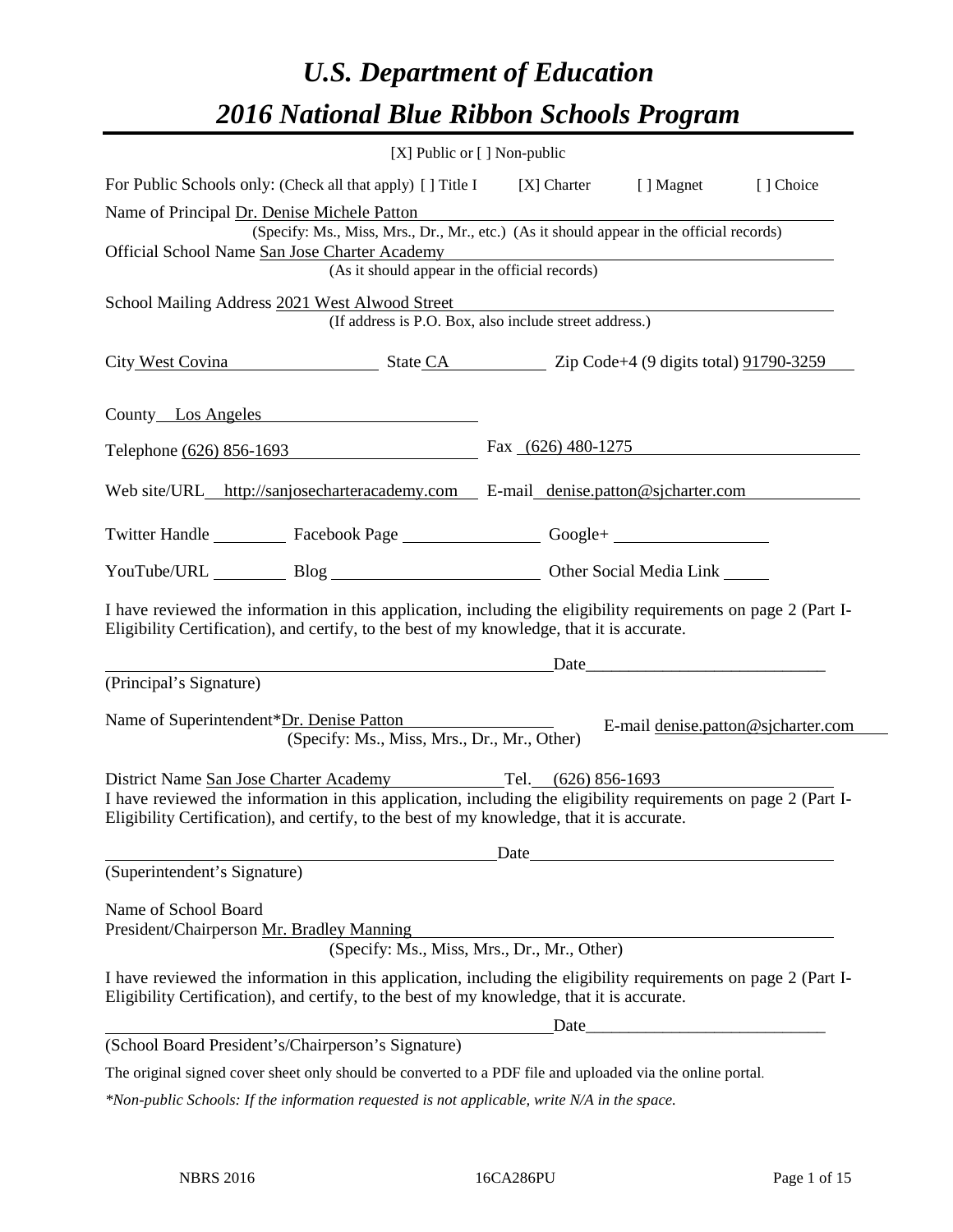The signatures on the first page of this application (cover page) certify that each of the statements below, concerning the school's eligibility and compliance with U.S. Department of Education and National Blue Ribbon Schools requirements, are true and correct.

- 1. The school configuration includes one or more of grades K-12. (Schools on the same campus with one principal, even a K-12 school, must apply as an entire school.)
- 2. The public school has met their state's accountability requirements (i.e., avoided sanctions) in participation, performance in reading (or English language arts) and mathematics, and other academic indicators (i.e., attendance rate and graduation rate) using the most recent accountability results available for the year prior to nomination.
- 3. To meet final eligibility, a public school must meet the state's accountability requirements (i.e., avoided sanctions) in participation, performance in reading (or English language arts) and mathematics, and other academic indicators (i.e., attendance rate and graduation rate) for the year in which they are nominated (2015-2016) and be certified by the state representative. Any status appeals must be resolved at least two weeks before the awards ceremony for the school to receive the award.
- 4. If the school includes grades 7 or higher, the school must have foreign language as a part of its curriculum.
- 5. The school has been in existence for five full years, that is, from at least September 2010 and each tested grade must have been part of the school for the past three years.
- 6. The nominated school has not received the National Blue Ribbon Schools award in the past five years: 2011, 2012, 2013, 2014, or 2015.
- 7. The nominated school has no history of testing irregularities, nor have charges of irregularities been brought against the school at the time of nomination. The U.S. Department of Education reserves the right to disqualify a school's application and/or rescind a school's award if irregularities are later discovered and proven by the state.
- 8. The nominated school or district is not refusing Office of Civil Rights (OCR) access to information necessary to investigate a civil rights complaint or to conduct a district-wide compliance review.
- 9. The OCR has not issued a violation letter of findings to the school district concluding that the nominated school or the district as a whole has violated one or more of the civil rights statutes. A violation letter of findings will not be considered outstanding if OCR has accepted a corrective action plan from the district to remedy the violation.
- 10. The U.S. Department of Justice does not have a pending suit alleging that the nominated school or the school district as a whole has violated one or more of the civil rights statutes or the Constitution's equal protection clause.
- 11. There are no findings of violations of the Individuals with Disabilities Education Act in a U.S. Department of Education monitoring report that apply to the school or school district in question; or if there are such findings, the state or district has corrected, or agreed to correct, the findings.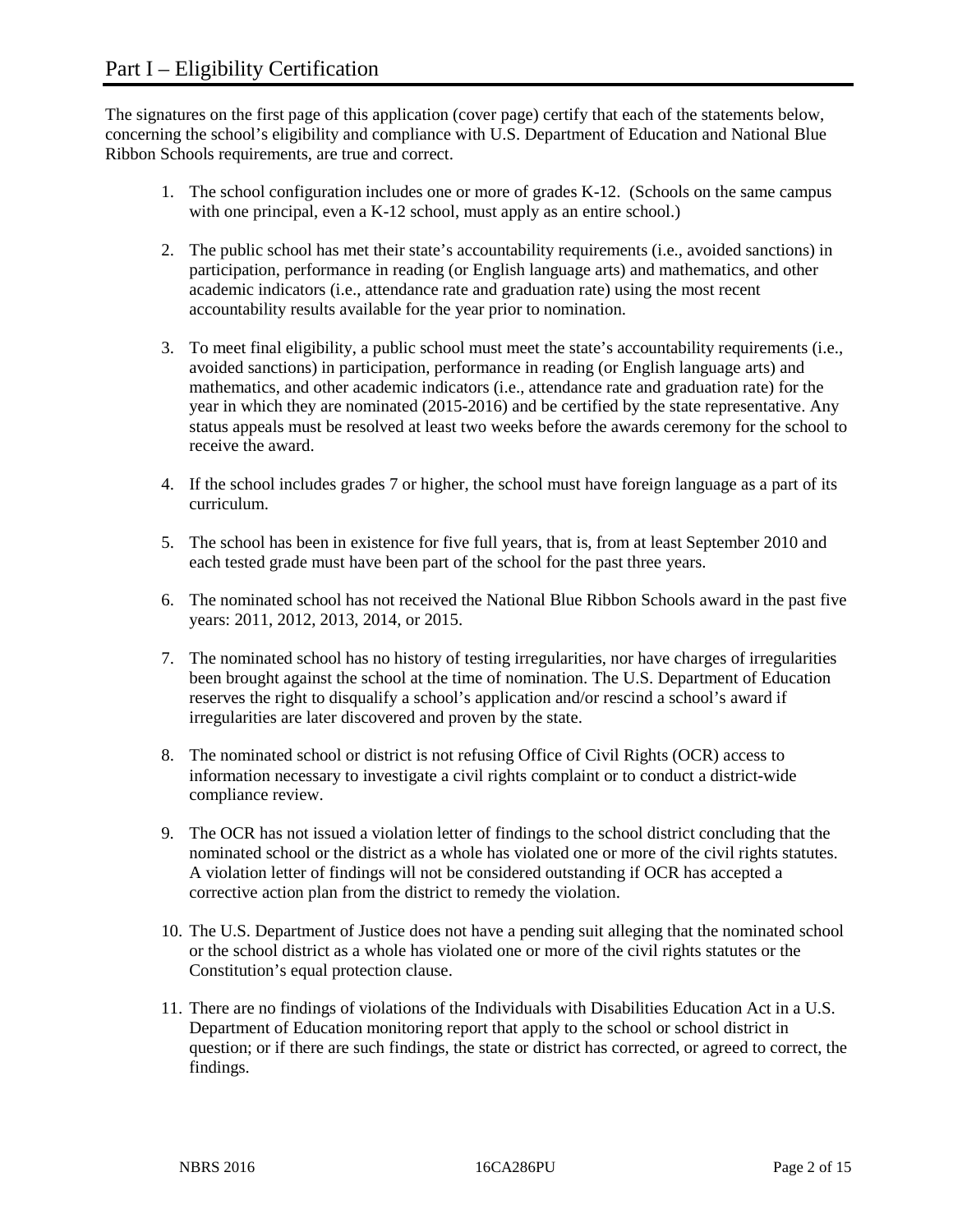#### **Data should be provided for the most recent school year (2015-2016) unless otherwise stated.**

#### **DISTRICT**

1. Number of schools in the district  $1$  Elementary schools (includes K-8) (per district designation): 0 Middle/Junior high schools 0 High schools 0 K-12 schools

#### 1 TOTAL

**SCHOOL** (To be completed by all schools)

2. Category that best describes the area where the school is located:

[] Urban or large central city [X] Suburban with characteristics typical of an urban area [ ] Suburban [ ] Small city or town in a rural area [ ] Rural

3. Number of students as of October 1, 2015 enrolled at each grade level or its equivalent in applying school:

| Grade                           | # of         | # of Females | <b>Grade Total</b> |
|---------------------------------|--------------|--------------|--------------------|
|                                 | <b>Males</b> |              |                    |
| <b>PreK</b>                     | 14           | 8            | 14                 |
| K                               | 60           | 72           | 132                |
| $\mathbf{1}$                    | 70           | 62           | 132                |
| $\overline{2}$                  | 69           | 63           | 132                |
| 3                               | 66           | 66           | 132                |
| 4                               | 66           | 70           | 136                |
| 5                               | 65           | 71           | 136                |
| 6                               | 63           | 73           | 136                |
| 7                               | 65           | 70           | 135                |
| 8                               | 62           | 74           | 136                |
| 9                               | 0            | 0            | 0                  |
| 10                              | 0            | $\theta$     | 0                  |
| 11                              | $\theta$     | 0            | 0                  |
| 12 or higher                    | 0            | 0            | 0                  |
| <b>Total</b><br><b>Students</b> | 600          | 629          | 1229               |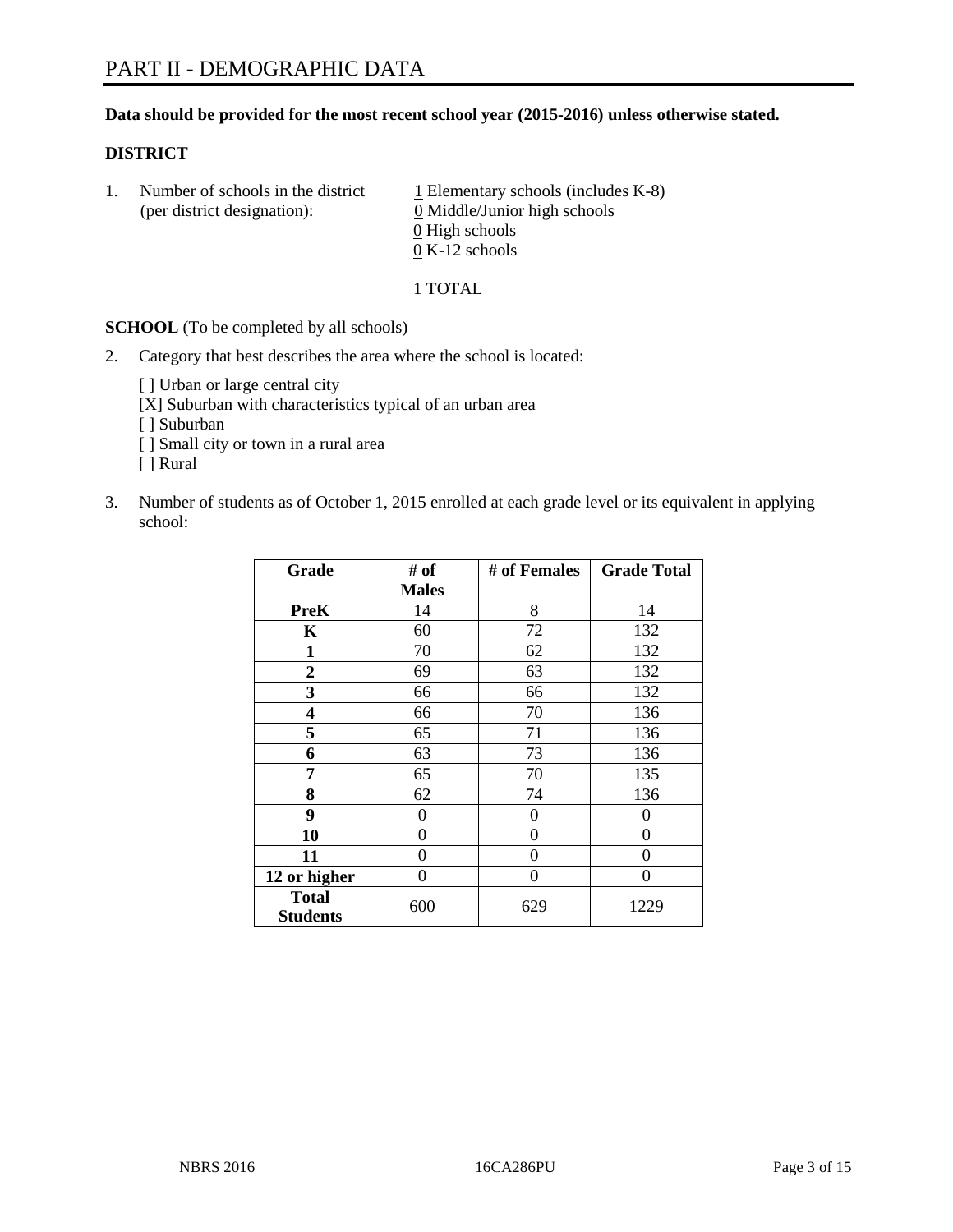the school: 16 % Asian

4. Racial/ethnic composition of  $\qquad \qquad \underline{0}$  % American Indian or Alaska Native 2 % Black or African American 76 % Hispanic or Latino 1 % Native Hawaiian or Other Pacific Islander 5 % White 0 % Two or more races **100 % Total**

(Only these seven standard categories should be used to report the racial/ethnic composition of your school. The Final Guidance on Maintaining, Collecting, and Reporting Racial and Ethnic Data to the U.S. Department of Education published in the October 19, 2007 *Federal Register* provides definitions for each of the seven categories.)

5. Student turnover, or mobility rate, during the 2014 – 2015 school year: 2%

This rate should be calculated using the grid below. The answer to (6) is the mobility rate.

| <b>Steps For Determining Mobility Rate</b>         | Answer |  |
|----------------------------------------------------|--------|--|
| (1) Number of students who transferred to          |        |  |
| the school after October 1, 2014 until the         | 15     |  |
| end of the 2014-2015 school year                   |        |  |
| (2) Number of students who transferred             |        |  |
| <i>from</i> the school after October 1, 2014 until |        |  |
| the end of the 2014-2015 school year               |        |  |
| (3) Total of all transferred students [sum of      | 22     |  |
| rows $(1)$ and $(2)$ ]                             |        |  |
| (4) Total number of students in the school as      | 1228   |  |
| of October 1, 2014                                 |        |  |
| (5) Total transferred students in row (3)          | 0.018  |  |
| divided by total students in row (4)               |        |  |
| $(6)$ Amount in row $(5)$ multiplied by 100        | ာ      |  |

6. English Language Learners (ELL) in the school:  $5\%$ 

62 Total number ELL

Specify each non-English language represented in the school (separate languages by commas): Spanish, Vietnamese, Cantonese, Mandarin

- 7. Students eligible for free/reduced-priced meals: 47 % Total number students who qualify: 572
- 8. Students receiving special education services: 9 %

109 Total number of students served

Indicate below the number of students with disabilities according to conditions designated in the Individuals with Disabilities Education Act. Do not add additional conditions. It is possible that students may be classified in more than one condition.

| 26 Autism                             | 0 Orthopedic Impairment                 |
|---------------------------------------|-----------------------------------------|
| 0 Deafness                            | 13 Other Health Impaired                |
| 0 Deaf-Blindness                      | 5 Specific Learning Disability          |
| 4 Emotional Disturbance               | 61 Speech or Language Impairment        |
| 0 Hearing Impairment                  | 0 Traumatic Brain Injury                |
| 0 Mental Retardation                  | 0 Visual Impairment Including Blindness |
| $\underline{0}$ Multiple Disabilities | <b>0</b> Developmentally Delayed        |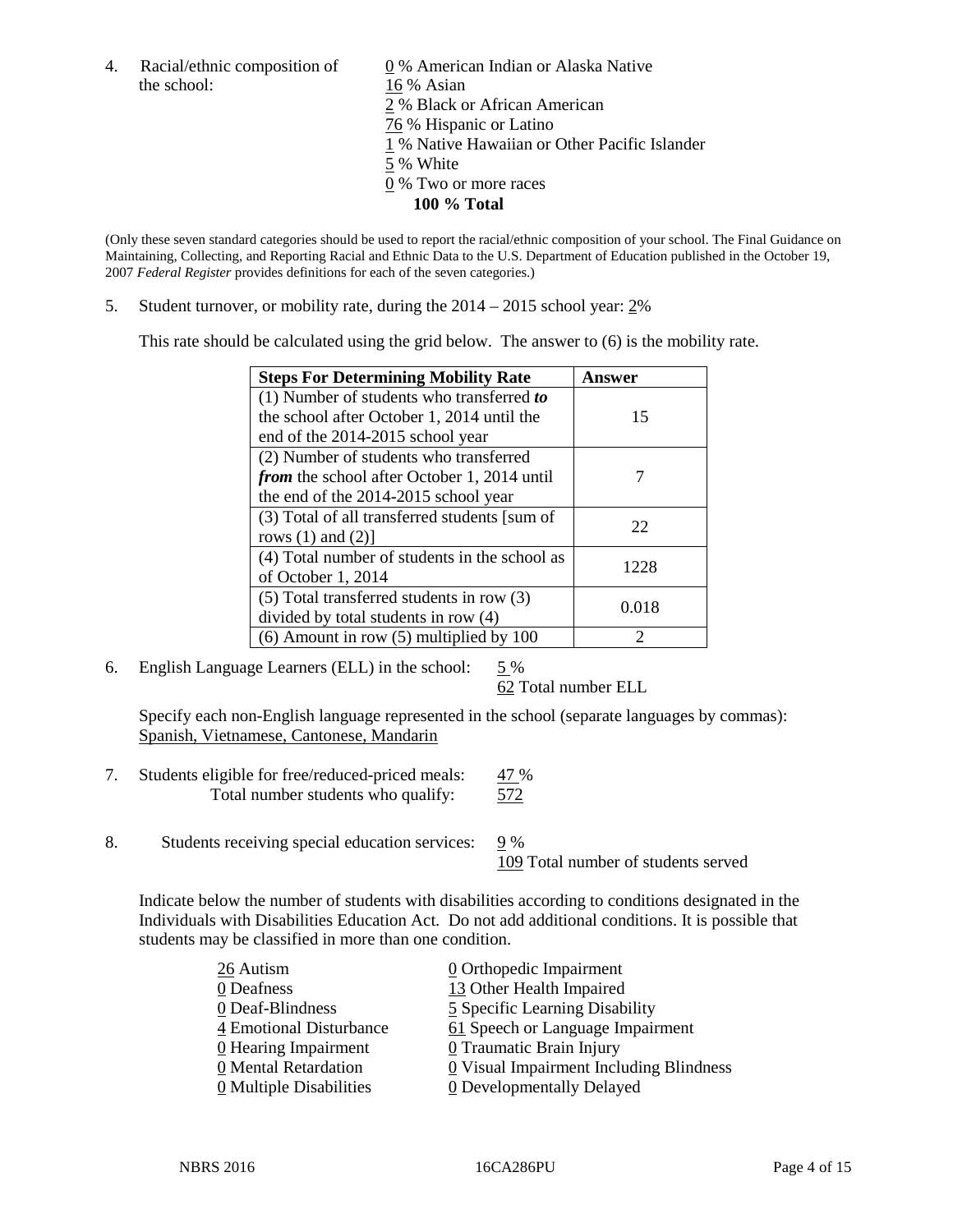- 9. Number of years the principal has been in her/his position at this school: 18
- 10. Use Full-Time Equivalents (FTEs), rounded to nearest whole numeral, to indicate the number of school staff in each of the categories below:

|                                       | <b>Number of Staff</b> |
|---------------------------------------|------------------------|
| Administrators                        |                        |
| Classroom teachers                    | 56                     |
| Resource teachers/specialists         |                        |
| e.g., reading, math, science, special | 3                      |
| education, enrichment, technology,    |                        |
| art, music, physical education, etc.  |                        |
| Paraprofessionals                     | 9                      |
| Student support personnel             |                        |
| e.g., guidance counselors, behavior   |                        |
| interventionists, mental/physical     |                        |
| health service providers,             | 5                      |
| psychologists, family engagement      |                        |
| liaisons, career/college attainment   |                        |
| coaches, etc.                         |                        |

- 11. Average student-classroom teacher ratio, that is, the number of students in the school divided by the FTE of classroom teachers, e.g., 22:1 27:1
- 12. Show daily student attendance rates. Only high schools need to supply yearly graduation rates.

| <b>Required Information</b> | 2014-2015 | $2013 - 2014$ | 2012-2013 | 2011-2012 | 2010-2011 |
|-----------------------------|-----------|---------------|-----------|-----------|-----------|
| Daily student attendance    | ን7%       | 98%           | 97%       | 98%       | 97%       |
| High school graduation rate | 9%        | $9\%$         | 9%        | 9%        | 0%        |

#### 13. **For high schools only, that is, schools ending in grade 12 or higher.**

Show percentages to indicate the post-secondary status of students who graduated in Spring 2015.

| <b>Post-Secondary Status</b>                  |          |
|-----------------------------------------------|----------|
| Graduating class size                         |          |
| Enrolled in a 4-year college or university    | 0%       |
| Enrolled in a community college               | 0%       |
| Enrolled in career/technical training program | 0%       |
| Found employment                              | 0%       |
| Joined the military or other public service   | 0%       |
| Other                                         | $\gamma$ |

14. Indicate whether your school has previously received a National Blue Ribbon Schools award. Yes X No

If yes, select the year in which your school received the award. 2009

15. In a couple of sentences, provide the school's mission or vision statement.

In partnership with parents and community, prepare our students with the skills necessary to thrive and positively impact the global community through the 21st century.

16. **For public schools only**, if the school is a magnet, charter, or choice school, explain how students are chosen to attend.

Students are selected through a lottery process.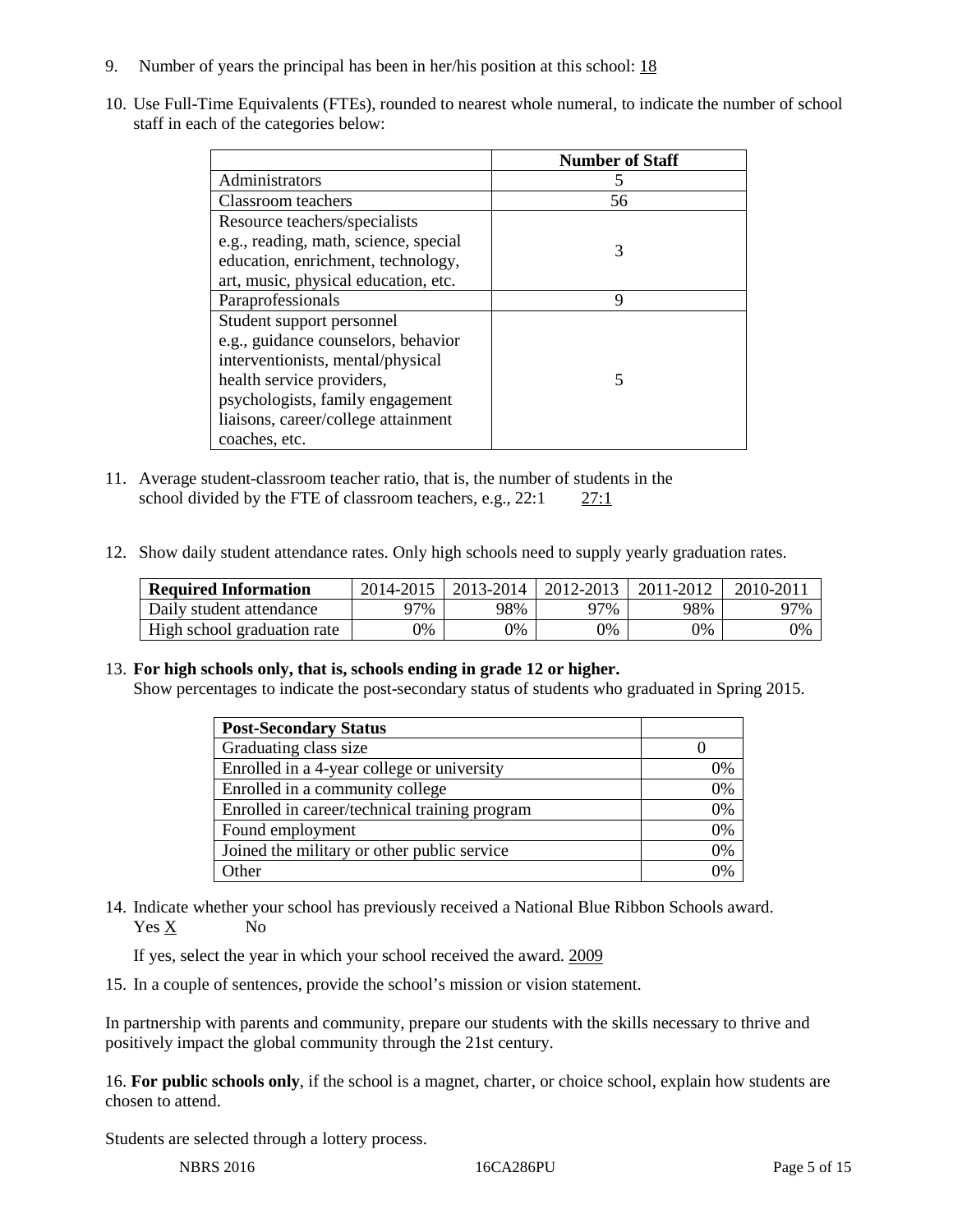# PART III – SUMMARY

San Jose Charter Academy (SJCA) is located in West Covina, California; a town considered to be a suburban city within the grasp of Los Angeles, but having an extensive business presence in the Valley. SJCA has a Transition Kindergarten (TK) through 8th grade enrollment of 1230 students with approximately 2400 students on the waiting list. Our student population is predominantly Hispanic, but includes a variety of other ethnicities. Established as a charter school in 1998, SJCA has worked intentionally and purposefully in providing students with an education that prepares them for high school and beyond. Our vision speaks to our efforts in recognizing that our students need an education that includes not only superior academic curriculum and instruction, but access to technology and its integration. In addition, our school provides programs and resources addressing our students' socioemotional needs…crucial for educating the whole child.

As you enter our school, you are greeted by students who smile readily, with enthusiastic and energetic teachers vigorously engaged in current best practices designed to reach all learners. As you walk through our campus, you are delighted to find brightly lit classrooms filled with student work. Student engagement in their learning is a non-negotiable. Our staff receives a variety of professional development opportunities geared towards strategies on how to keep students effectively engaged.

Unique in school design and organizational structure, our school offers students and parents a unique educational opportunity. To better meet the needs of our students, our school is divided into smaller academies – Primary (K-2), Elementary (3-5), and Junior Academy (6-8). Within this structure "Houses" of teachers and students are grouped, which creates the feeling of smaller school communities. These Houses of teachers are supported by a number of teacher leaders throughout the school. (Lead teachers, grade level coordinators, and curriculum coordinators.)

Students attending SJCA attend 7.5 hours of school daily, 7:45a.m. - 3:15p.m., 185 school days per year. TK and kindergarten students attend 6.5 hours of school daily. Students have access to a rigorous standardsbased curriculum that is far more than just traditional academics. In the two major core areas of reading and math, instruction is delivered using standards-based, aligned curriculum selected after careful research and evaluation. Students also participate in a comprehensive and articulated hands- on science program, as well as a literature and project-based social science program. Writing is not a stand alone subject. It is woven throughout every subject area in the school. In addition to the above core curricular areas, students receive extensive instruction in music, art, and physical fitness. A "0 period" Spanish class incorporating the Rosetta Stone on-line program is available to 7th and 8th grade students. Our Character and Ethics program is built on the foundation of our eight core values: Wisdom, Justice, Courage, Compassion, Hope, Respect, Responsibility, and Integrity. We also support our 6th – 8th grade students with Covey's 7 Habits of Highly Effective Teens program.

Interwoven throughout curriculum and instruction is our school's technology component. Every teacher and paraprofessional are provided with his/her own laptop, as well as all 6th, 7th, and 8th grade students. In addition, all 3rd, 4th, and 5th grade classroom have 1:1 iPad access. Our school houses an 80 seat iPad computer lab, and a 34 station PC lab. One unique aspect involving technology is our Customized Learning block, which is a 50-minute daily period built into the schedule for the purpose of providing students with the opportunity to improve and/or extend their learning.

SJCA has been selected as a 2009 National Blue Ribbon School and a California Distinguished School for 2004, 2008, and 2012. In addition, we have been awarded the Title 1 Achieving school award numerous times. While we are truly honored by these recognitions, SJCA continues to have a growth mindset of a school in continuous improvement.

San Jose Charter Academy takes pride in the fact that we have been recognized as a 2009 National Blue Ribbon School. After almost a decade of continuous forward momentum, the school community received a very tangible recognition. This sense of pride has continued to radiate over the past decade.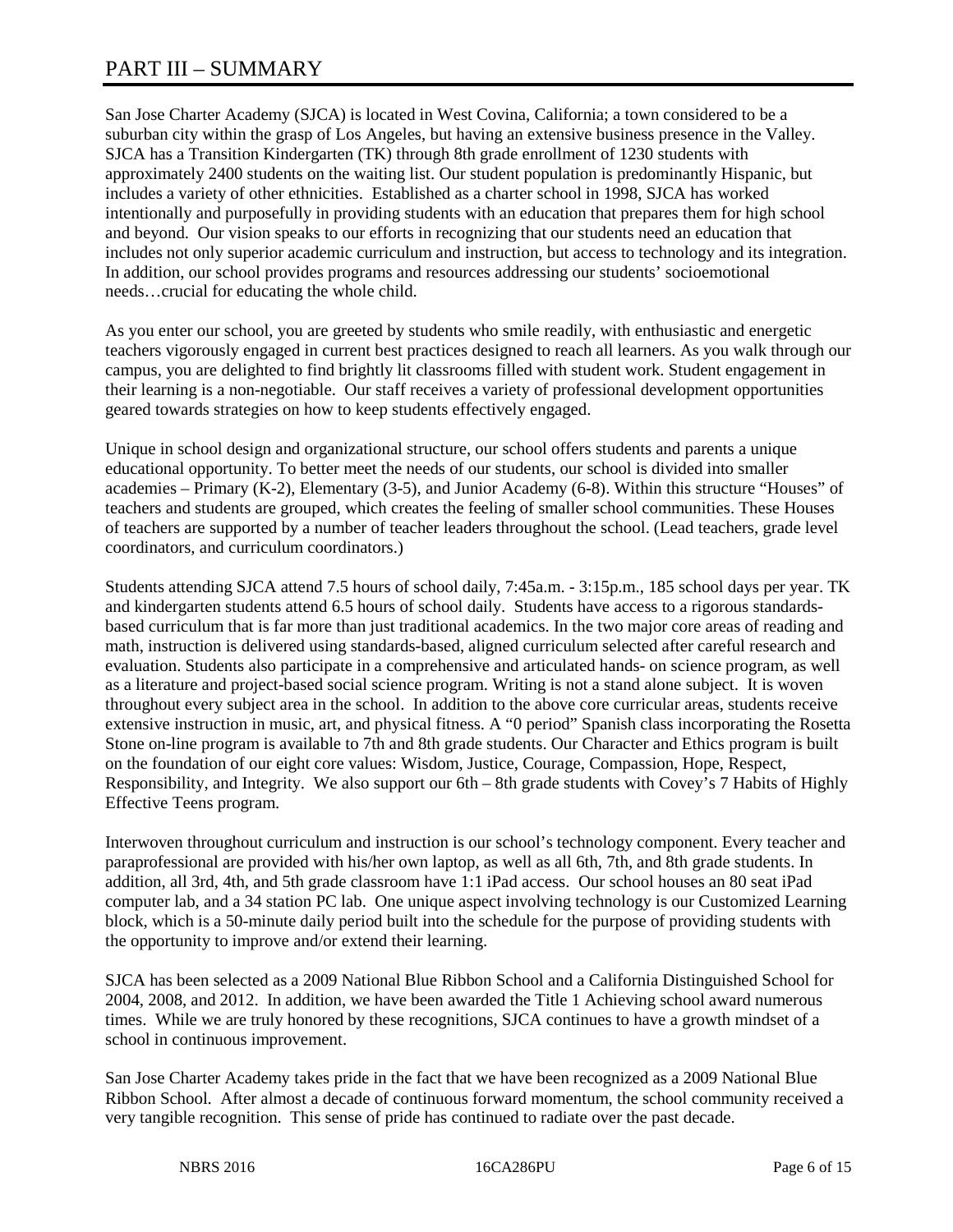SJCA has made strong connections and partnerships within our community. Parents are very supportive of our efforts and continue to show their appreciation through their volunteerism and participation in a variety of school activities. We have formed strong partnerships with the city of West Covina and local service clubs. Our dedicated and knowledgeable staff, supportive parents, and involved community members all work collaboratively for the sole purpose of providing a world-class education to all San Jose Charter Academy students.

There have been two major developments since our last National Blue Ribbon award, 1) Access to and implementation of technology, and 2) our shift to the new CA State Standards (Common Core).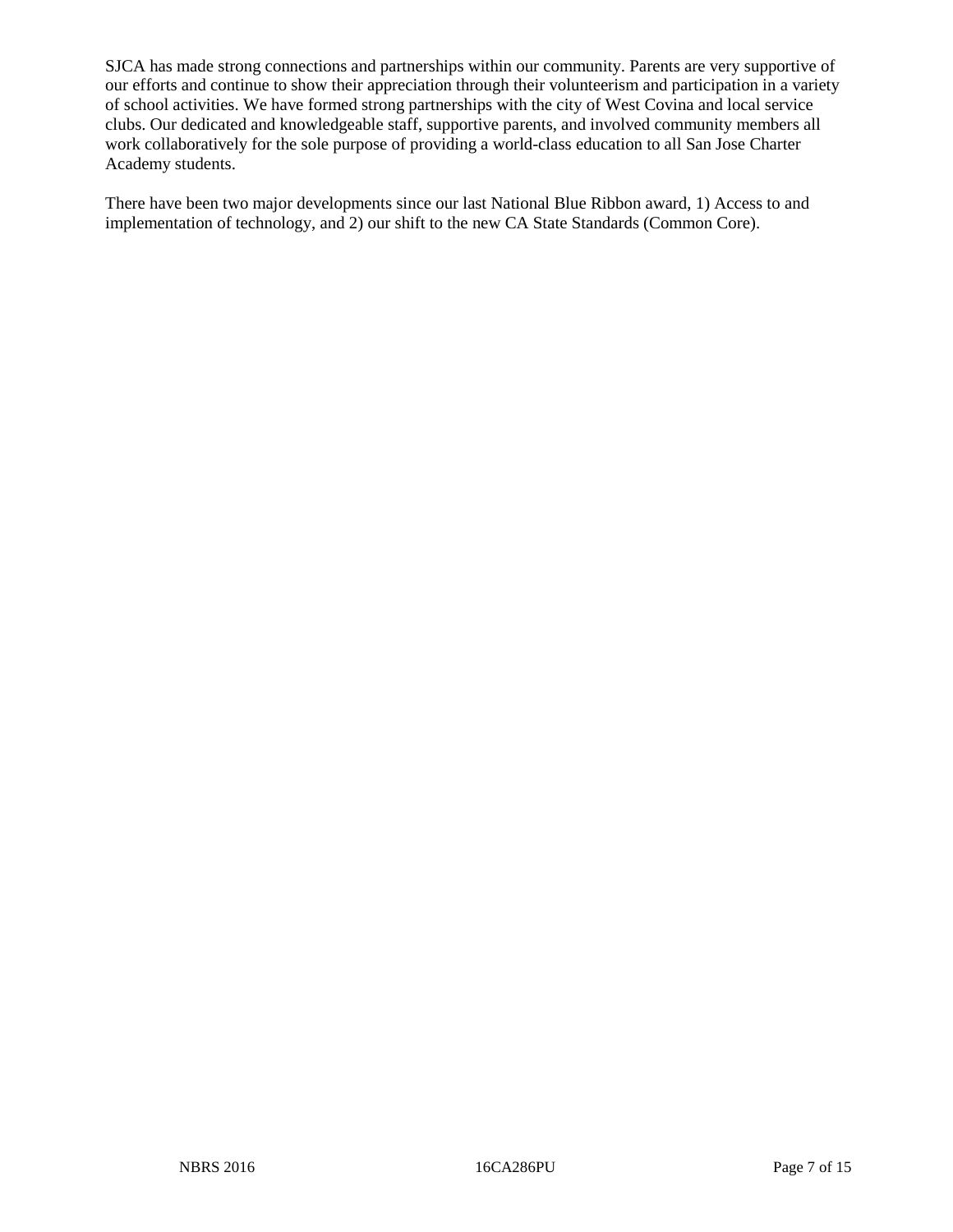# 1. Core Curriculum:

The curriculum of San Jose Charter Academy is research-based. The Charter School uses curriculum programs that have had proven results with students of diverse backgrounds. We believe our program has positively impacted the significant improvements in the areas of reading/language arts, mathematics, science, social science. Key features of the core curricula include utilization of formative assessments, differentiation opportunities to build upon, technology access that allows students to access a variety of resources to support the learning, and staff-driven professional development on related topics.

## Reading/Language Arts

Success For All (SFA), a Johns Hopkins University program, is used throughout our Transitional Kindergarten (TK) through fifth grade. SFA is an articulated program that provides a foundation upon which rigorous instruction and consistent routines build upon from early literacy. KinderCorner specifically targets language and literacy development through the discussion of thematic concepts to promote the children's phonological awareness, phonemic awareness, and oral language development. ReadingRoots builds upon the foundations of KinderCorner, focuses on storytelling and retelling, developing an understanding of the conventions of print, building vocabulary, developing oral language, listening skills, and comprehension strategies. In addition, students develop as independent, confident, strategic readers. ReadingWings is the upper-elementary reading program and is designed to ensure the academic success of all students. Reading Wings builds on the solid base of decoding and comprehension skills established in the first grade Reading Roots program. Students are consistently monitored in the ReadingRoots and ReadingWings programs, grouped heterogeneously for a 90-minute block, ensuring targeted instruction for each student. Students are grouped based upon their mastery performance each academic term.

Read180, a California state-adopted curriculum is used for our students, grades three through five who are not meeting grade-level reading standards. Read180 offers individualized, adjusted reading instruction to move students to grade level.

Holt Elements of Literature, a California state adopted series, is a middle school reading program built on a passion for literature, powerful learning strategies and comprehensive assessment, using research-based instructional and pedagogical approaches. This particular core reading program, coupled with the core writing program, incorporates a wide variety of genres, classic and contemporary selections, threads reading skills and strategies throughout the text and builds on fluency, the foundation necessary for critical reading comprehension.

Writing is threaded throughout the curriculum at SJCA, using core curricula (Step Up to Writing) to drive content used in narrative, expository, argumentative writing. The writing workshop structure is incorporated throughout the instructional process, focusing students' attention on writing effectively; encouraging students to learn and apply the rules and conventions of spelling, grammar, and syntax; provides students with a supportive process for improving their own writing.

#### Math

The Everyday Mathematics, 4th Edition includes a variety of rigorous research-based materials to enhance mathematical understanding, prepares children to solve problems flexibly, enables them to carry out tasks encountered in everyday life, fosters number and special sense, develops positive attitudes toward mathematics, and stimulates mathematical thinking. The curriculum stresses not only computation but also the full range of mathematics including data collection and analysis, probability and statistics, geometry, and algebra.

Carnegie Learning materials are built on an over-arching questioning strategy that promotes analysis and higher order thinking, building the processes and reasoning behind the mathematics. Questions, instruction, and worked examples interweaved in student lessons help students develop their own mathematical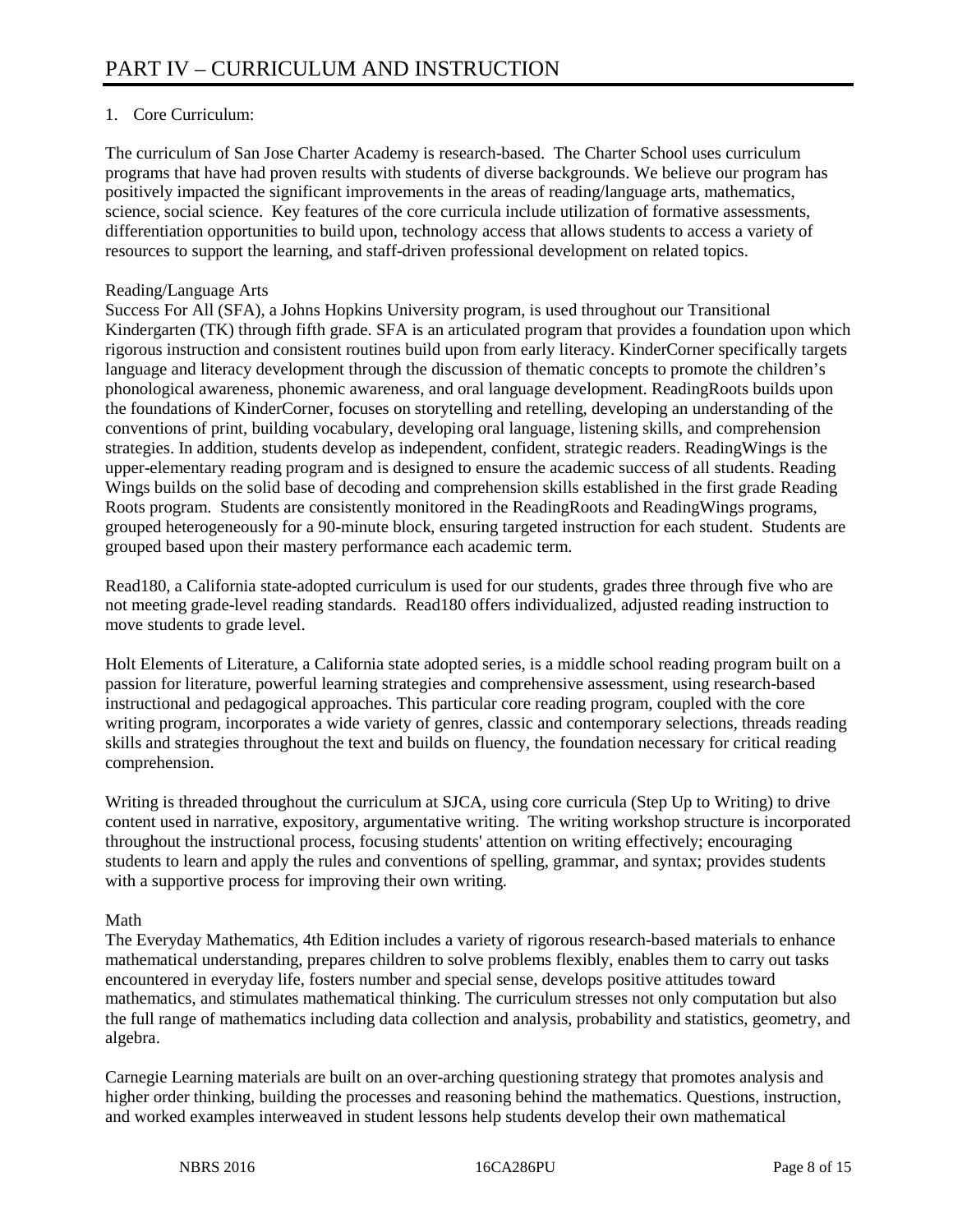reasoning. Lessons are also structured to provide students with various opportunities to reason, model, and expand on explanations about mathematical ideas.

## Science

The science curriculum is a standards-based approach to learning science. In the curriculum, students actively develop concepts, inquiry skills, and problem-solving skills by "doing science" and "doing technology" through a sequence of developmentally appropriate activities. Science is taught on a daily or block schedule basis.

#### Social Science

The goal of the social science curriculum in the Primary and Elementary Academies is to awaken the minds and imaginations of children to history and its related disciplines and to develop their understanding of and appreciation for the subject. Instruction is project-based and features meaningful activities that apply key process skills to investigations of important content. A multicultural perspective and respect for diversity pervade the curriculum, which is standards-based and uses authentic assessment to evaluate student performance and guide instruction. Social Science is taught on a daily or block schedule basis.

## 2. Other Curriculum Areas:

The specials program at SJCA provides our students with an opportunity to enhance their learning through music, art, and physical fitness. The students participate in PE according to state guidelines. Art and music are provided yearly, each on a semester basis.

Physical Fitness: The emphasis is on developing motor skills and aerobic capacity, targeted to individual levels and according to personal fitness plans. We aim to develop students' skills in sports and games, but we take great care not to overemphasize competition. Rather, we believe that learning basic motor skills provides the components that lead to confidence and enjoyment of physical activities for a lifetime. Our program is designed to accommodate all ability levels. Additionally, all fourth through eighth grade students participate in the Presidential Fitness Awards program.

During the critical Junior Academy years, we guide students through making wise choices as they negotiate the physical, social, and emotional changes associated with early adolescence. We encourage students to participate in intramural sports programs for two of their three years in this academy, and we introduce peercoaching activities that promote mutual skill development. In the health program, we carefully link the health, science, and character and ethics curriculums when dealing with human reproduction.

Art and Music: Art at SJCA consists of varied two and three-dimensional projects linked to state and national standards. These undertakings, often tied to core curriculum, incorporate technique, history, criticism, individual and group work, and just plain fun. They increase their knowledge of artistic principles, elements, and terminology and translate their observations into original artwork, often using multimedia and other audiovisual materials. SJCA's curriculum offers an ambitious program of instruction in the visual arts, taught by specialists who devote equal attention to history, appreciation, and practice.

In the Junior Academy, the arts program is integrated closely with the other subject areas and continues the balanced discipline-based and performance approaches that students practiced in the early academies, including history, criticism, aesthetics, and production. Students study the arts of diverse cultures and civilizations, making connections to their own lives and analyzing the contributions that societies made to the way people live today.

Primary age students begin formal studies in music through singing, playing simple instruments, and listening to a wide range of musical styles from many different cultures. They gain a wide understanding of various musical forms and styles, such as classical, jazz, blues, and rap. They increase their knowledge of artistic principles, elements, and terminology and translate their observations into original artwork, often using multimedia and other audiovisual materials. All students at each grade level (K-5) perform a musical each year.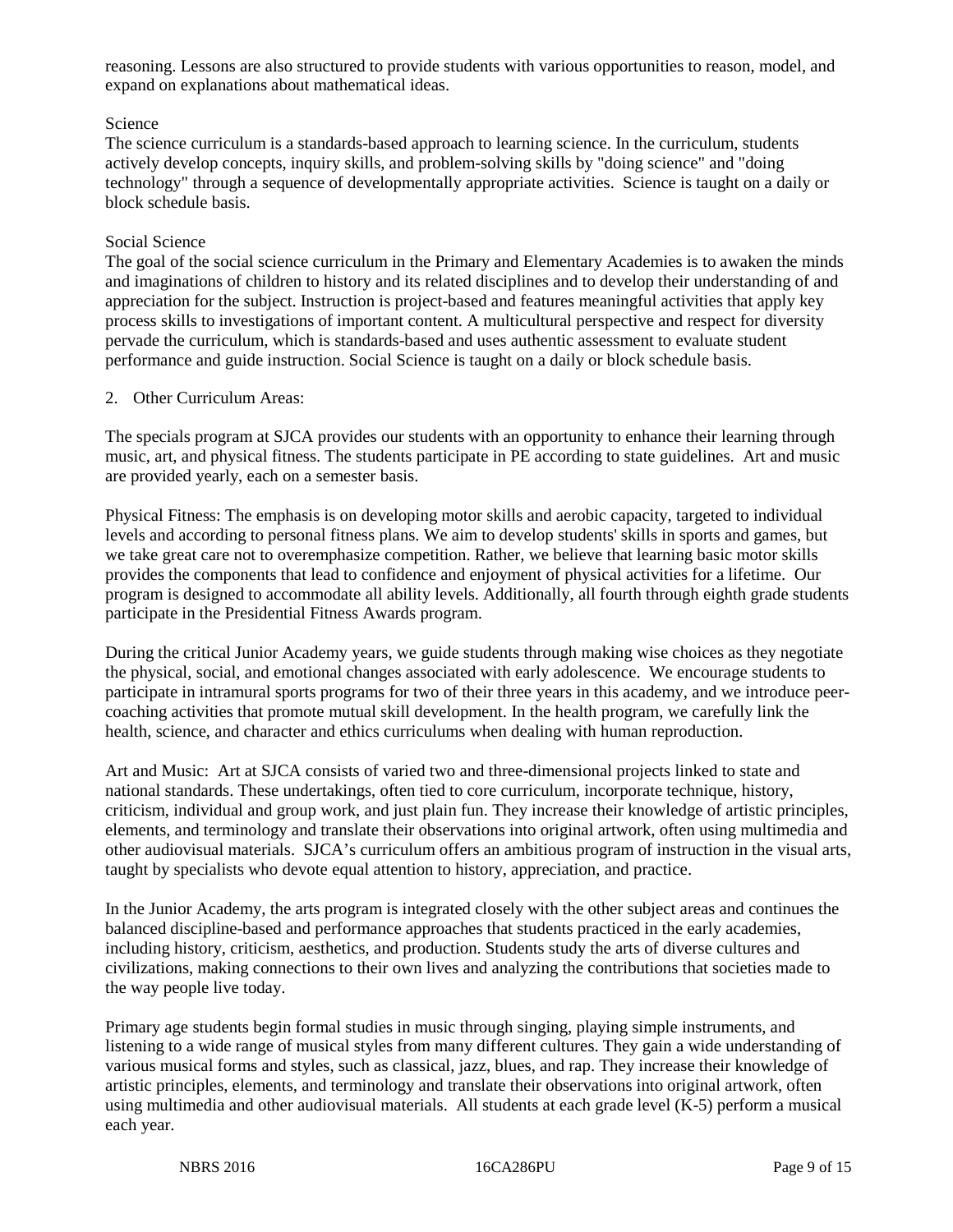The Junior Academy music program provides students with a continuation of the musical skills learned in the primary grades. SJCA offers an advanced band class as an elective during the day. Beginning and advanced band opportunities are available after school as well along with an elementary and junior academy choir.

Computer Science: Technology is widely integrated throughout the instructional day. Advancements in instructional supports have been exponential, and one-to-one device access has been implemented over the past three years. Students have begun formal instruction in using devices and technology to enhance their learning. The computer science technology standards insist students understand how technology enhances and strengthens understanding in their learning.

Yearbook: Seventh and eighth grade students have the opportunity to participate in a yearbook course where they design and build the content for the annual publication. Students learn about the visual and print media communication requirements for this type of media. Students compose, construct, and edit all elements of computerized text layout, graphic art, and digital photography. Students work on clerical, financial, advertising, and business skills in maximizing this experience.

Spanish: Seventh and eighth grade students are offered Spanish class, conversational Spanish, and examining language structures, and cultural awareness. Vocabulary and pronunciation, listening and speaking, reading and typing in the language, cultural activities are taught using Rosetta Stone. Rosetta Stone is used in class and at home in order to get regular practice at their individualized language level in Spanish. Weekly homework practicing the language on Rosetta Stone is required and essential in order to learn the language.

3. Instructional Methods and Interventions:

SJCA believes learning best occurs in a collaborative environment, where there are measurable goals, accountability, taught by highly specialized teachers and staff. Learning best occurs in programs that have strong literacy components, incorporates technology, built upon the core understanding that children are known and understood as individuals.

A variety of instructional practices and strategies are incorporated into lessons on a daily basis. Cooperative learning, explicit direct instruction, and hands-on learning are just a few of the examples used to provide all students with equal access and opportunity. Teachers spend collaborative time identifying the specific needs of their students and plan the lessons accordingly.

Students not showing mastery are identified through annual standardized assessment data, on-going teacher assessment, and are targeted for additional academic support. The instructional day has a dedicated 50 minute Customized Learning (CL) period. Teachers direct student instructional activities that build upon identified skills that require remediation or intervention. In addition, intervention and remedial workshops are offered before school, and after school, to students in grades kindergarten (K) through eight (8) for selected time periods determined by SJCA. Sessions are focused in either math or English Language Arts.

Despite the significant amount of individualization built into the San Jose Charter Academy curriculum, some students may need additional attention and/or services. Our pre-referral process will specify interventions the classroom teacher has previously attempted, along with the outcomes. Referrals may lead to a Comprehensive Support Meeting (CSM) where documented behavioral, and/or attendance concerns are addressed and strategies developed for early interventions. Through a collaborative effort, our administrators, teachers, as well as specialists in resource education, speech/language, occupational therapy and adaptive P.E., meet to identify students who require individualized assistance in academic and/or nonacademic areas.

Student progress and effectiveness of modifications are monitored utilizing performance data software, teacher observations, and collaboration between all involved staff. House Teams exist to develop strategies for student achievement and discuss ways to meet the needs of all students. Prior to students being referred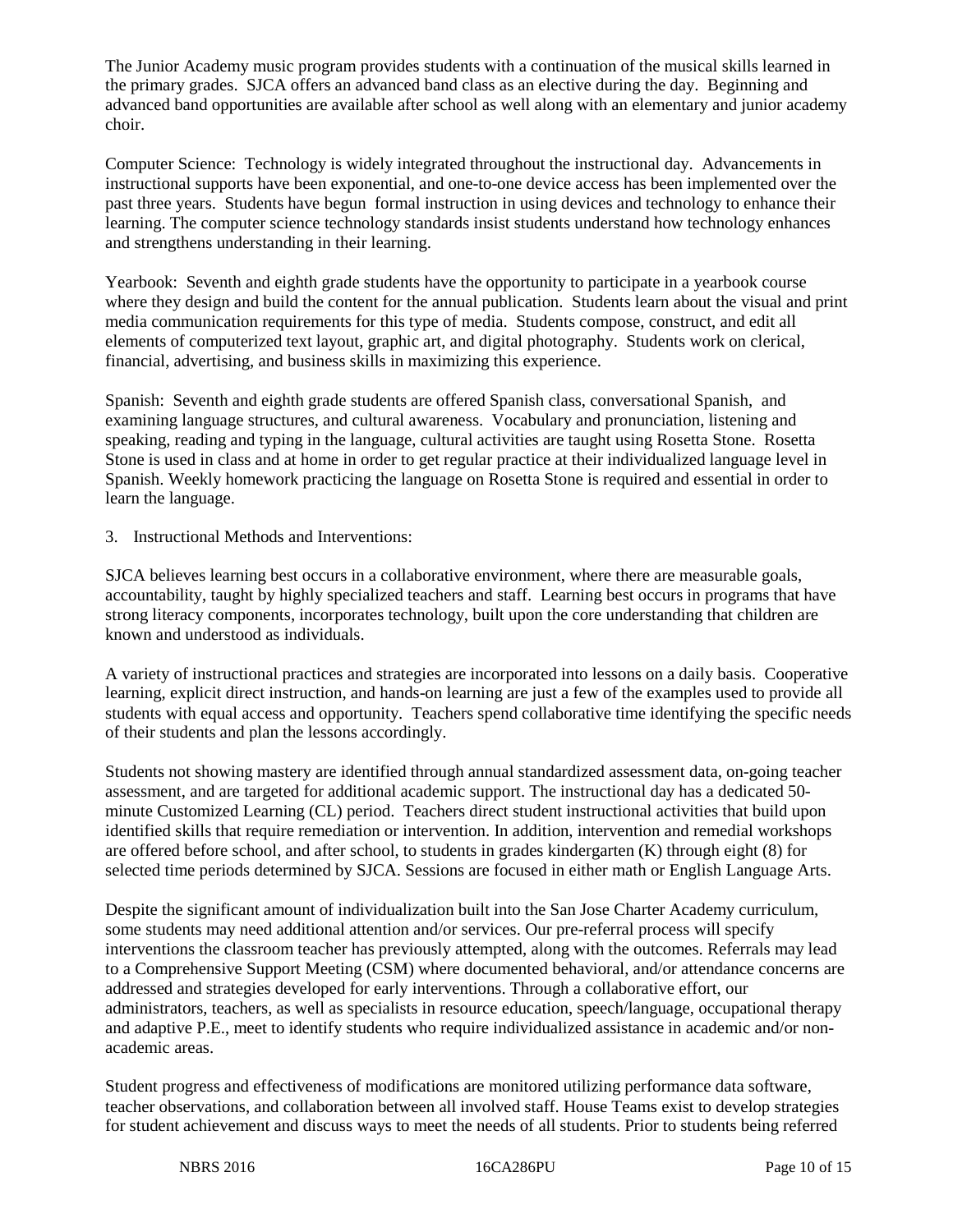to the CSM, teachers will meet at grade level to confer about student concerns and potential classroom accommodations and modifications.

4. Assessment for Instruction and Learning and Sharing Assessment Results:

San Jose Charter is a data-driven school. Teachers and parents use assessment data to monitor each student's progress in meeting the California Standards. SJCA's assessment methods are based on the following beliefs:

Authentic: SJCA ensures assessments measure the actual learning that has taken place in the classroom. Pretests are given, learning outcomes established, and assessments designed before any learning activities are introduced. Teachers need to know what specific skills and information they want their students to attain before they can design the learning steps necessary for achievement.

Multiple Measures: A variety of assessments are used to determine student achievement. Standardized, universal screeners include Scholastic Reading Inventory, Scholastic Math Inventory, AIMSweb reading and math, monthly benchmarks, periodic SBAC practice assessments. Teachers also use formative, summative, and portfolio assessments. This compilation of student data are used to drive instruction, confer with parents, and set learning goals within and across grade levels.

On-going: Students need on-going assessments to determine whether skills and knowledge have been truly internalized. The analyses are tied to professional development on standards-based instruction, so that teachers can enhance their understanding of student performance in light of normative data and modify their instructional designs accordingly. In this way, staff is continuously be challenged to rethink current pedagogical practices to meet the changing needs of new and existing student populations. The goal is continuous improvement to achieve the highest possible quality educational program.

Informative: Assessments should promote and support reflection and self-evaluation on the part of students, staff, and parents. Teachers are trained to identify the best ways to assess the learning, interpret data and critically analyze the data in order to reflect on what contributed to the successful gains and positive data trends and determine how the school can address any performance deficiencies or negative data trends.

Student progress towards skill mastery is documented three (3) times annually in the Student Learning Contracts (SLCs), the standards-based report card. Parent-teacher conferences are held for Terms 1 and 2 to review student proficiency. For each student not making progress, an Academic Success Plan is created by the teacher, student, and parent and reviewed at Term 3.

Working in this manner allows us to address the areas of identified need more effectively so that an everincreasing number of students will meet or exceed the State Standards. It accelerates success, closing the achievement gap found with economically disadvantaged children and English Learners at SJCA.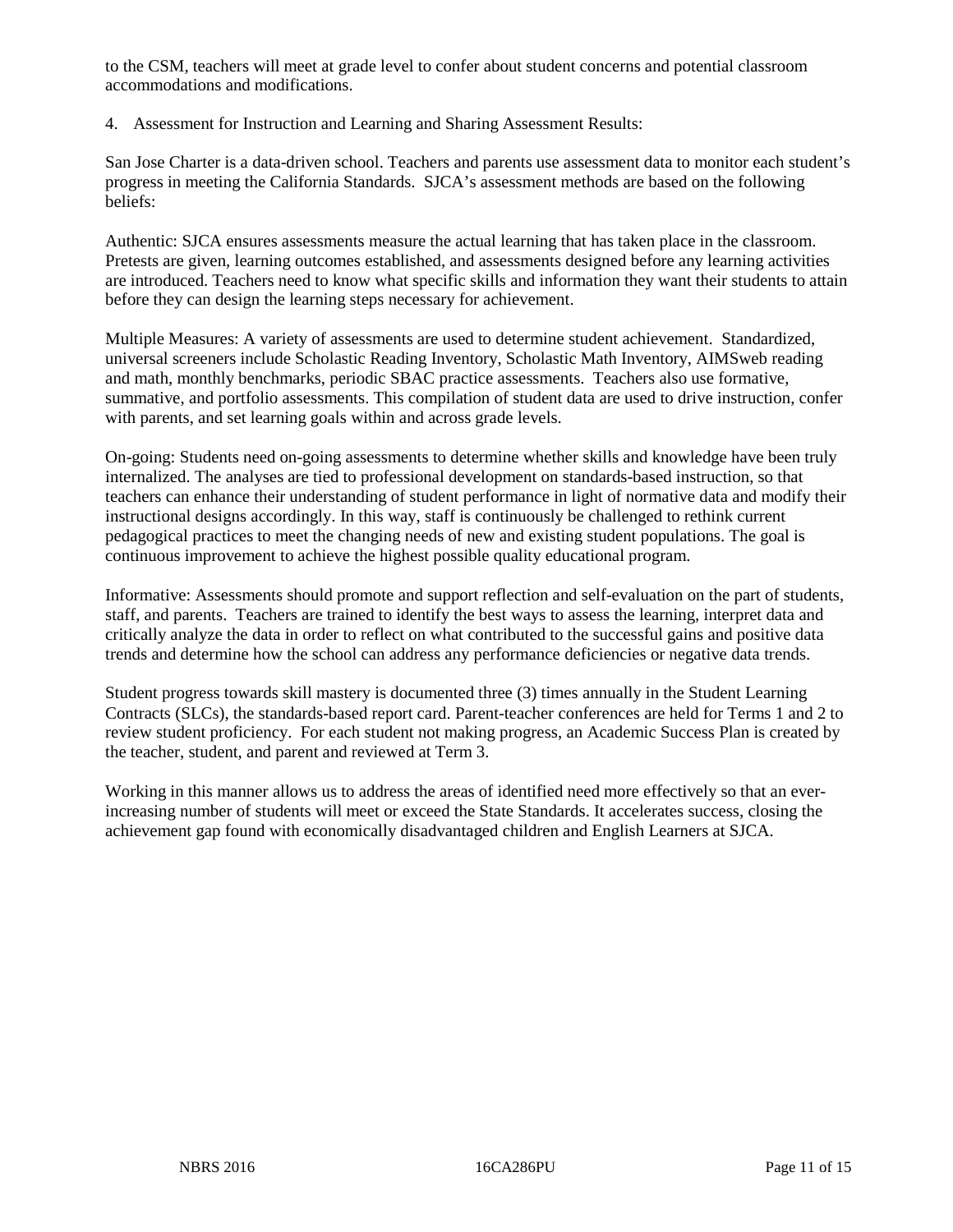# 1. School Climate/Culture:

At SJCA, we create an environment in which each student is expected to achieve at their optimal potential. Our high academic standards are balanced by strong character building, goal setting, and healthy lifestyles, as we try to prepare our students to thrive in the global community. We strive to foster a well-rounded student who knows how to access, analyze and use information to the best of their ability. In order to achieve this, we have to ensure our program provides a positive, hands-on approach to learning.

We understand that learning best occurs when children are known and understood as individuals. We believe that each child's learning journey needs to start from the individual's starting point, including the learner's existing knowledge, socio-economic background, and cultural heritage. At SJCA, each student has a mentor teacher that guides them through their journey. The mentor teacher assists in working through conflict, building grit and perseverance, and developing a sense of self (autonomy). We reinforce our eight Core Values school-wide. There is a monthly focus for each core value, which is addressed through character education lessons, discussions, activities, and individual reflections. The Core Values, along with 7 Habits & Grit Awards, are celebrated through our monthly Core Values Assemblies.

Learning best occurs with highly-specialized teachers and staff. Specialized staff development programs provide proactive instructional leadership. When teachers are given the tools they need to be at their best, their efficacy rises, as well as their perceptions of themselves as educators. SJCA leadership, on a continual basis, strives to highlight progress and successes made by teachers in any given area of their daily work. Two examples include our "Standing Ovations" section of the bi-monthly bulletin and our "Open Mic" section of our staff meeting, where any staff member can take the microphone and give a special acknowledgment to another staff member for a "job well done." The school's connection with its teachers has resulted in a very low teacher turnover rate.

SJCA is very much a collaborative environment. We strongly feel that collaboration among teachers, between students and teachers, between parents and teachers and administration and community, is a necessary ingredient for building and sustaining a positive culture.

2. Engaging Families and Community:

SJCA recognizes that parents and family engagement are crucial for student success. We are committed to ensuring that families are engaged in their child's education to provide optimal learning opportunities for their child. We believe that the education of our students is a responsibility shared with parents. We invite parents to work closely with our staff in providing key learning opportunities and establishing vital homeschool collaboration to ensure student success and school improvement.

Parent involvement and decision making are key elements at SJCA. Parents participate in the decisionmaking process by serving on the Parent Teacher Organization (PTO), School Site Council, etc. Parents bring the perspective of community and culture, they bridge the gap between the school and the community and are a strong representation in the governance and management of our school. To further provide parents with the opportunity to partake in school decisions, we provide surveys that allow us to gauge parent satisfaction on a variety of school topics.

Our school has established a process to regularly and effectively communicate with parents, families, and the community in a variety of ways. We recognize that all parents, not just those who are able to volunteer on campus, need to be actively engaged and kept aware. Our school website and Facebook page provide our school community with information about school events regularly. We also use a phone auto-dialer to communicate attendance and school events. Teachers communicate with parents via Remind101 text messages and Email, as a means of communication between the school and families.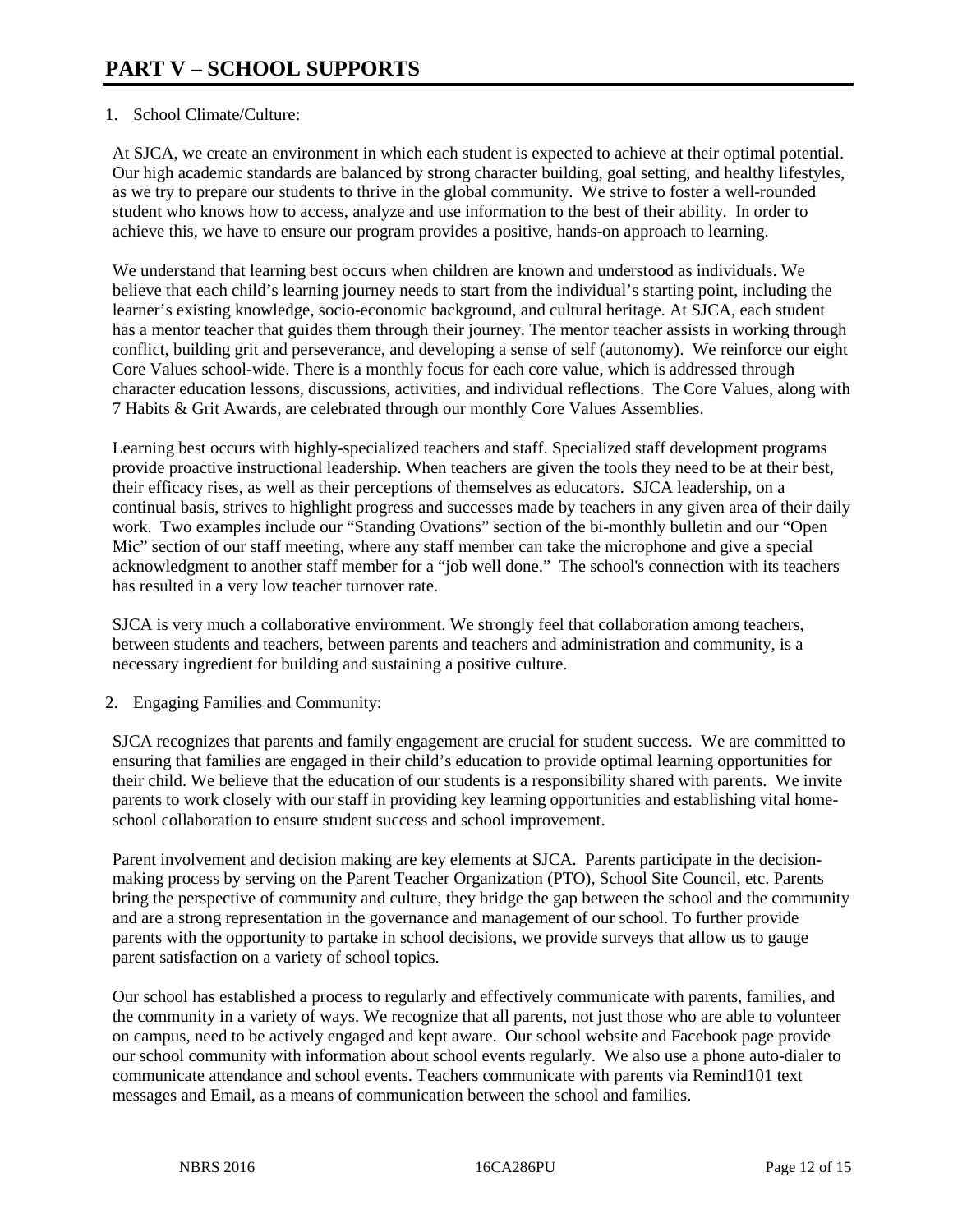We take pride in the fact that we have made strong connections and partnerships within our community. Parents are very supportive of our efforts and continue to show their appreciation through their volunteerism and participation in a variety of school activities. Our PTO is the heart of our volunteer initiatives at SJCA. This year we have logged thousands of volunteer hours with families working with teachers and staff throughout the school. As a way of giving back to the community, SJCA families participate in the following: the collection of canned food items for our local food pantry, toy drives for both Padres Contra Cancer and California Highway Patrol, raising funds for L.A. Children's Hospital, etc. Our dedicated and knowledgeable staff, supportive parents, and involved community members all work collaboratively to ensure student success.

#### 3. Professional Development:

Professional Development (PD), a cornerstone at San Jose Charter Academy (SJCA), enables us to maintain a student-focused vision. Our school has made a serious investment in PD for teachers, administrators, and school staff. We believe it is an on-going activity, one that must be site-based and intensive. Student achievement results, student performance, teacher reflection, and various types of student assessments are used to generate our PD goals. Our Leadership Team, including our Grade Level Coordinators begin this process during our Leadership Retreat; reflecting and identifying needs of our staff and students. It allows for a systematic way, based on student performance and teacher need, to implement meaningful PD for the following school year. This process is one that we hold as integral to the SJCA system of success. Prior to the beginning of school, our staff meets for 3 days to receive PD training on various strategies that will help improve their teaching. During this time, we also analyze the student state testing results.

Professional Development is not just limited to student free days at the beginning of the year. Teachers participate in ongoing, daily PD in their House Teams and monthly at curriculum rotations and staff meetings. Each meeting is dedicated to a specific topic related to school-wide or house issues, literacy, technology, grade-level planning and student study meetings to identify interventions best suited for individual or groups of students. Team of teachers are also given grade level planning days that occur three times throughout the year. A full day is provided for each grade level team for collaboration and to plan out next steps to optimize student achievement.

SJCA is committed to providing professional development in an on-going manner. The cyclical nature of this process continues to foster a culture that supports and promotes achievement. On-time, needs-based, and strategic, long-term PD goals can be achieved and are meaningful to the teaching and learning process. Consequently, students benefit from the micro-adjustments teachers implement as they make meaning, calibrate, and share best practices within and across teams. Over time, the impact both continues to be, and has been profound, as reflected in overall achievement data and community-based surveys and reflections. Operating with this mindset allows us to work to realize our vision, "to inspire children to create, innovate, and imagine limitless possibilities….to dream, to do, to change!"

#### 4. School Leadership:

The leadership philosophy at SJCA is team oriented driven by high expectations and a student-focused approach. Parents, students, teachers, support staff, and other community members are invited to discuss action items, ideas, issues or concerns with individuals directly. We have an open-door policy which allows for issues to be handled at the lowest level. SJCA maintains a shared decision-making approach through the use of various groups of staff, parents, and community members, which address identified needs.

Our leadership tier system allows for there to be many leaders in our community. We house not only an Executive Director/Principal and administrators but also Lead Teachers who assist the administration in overall school planning, decision-making and serve as the staff's leadership team. In addition, Grade Level Chairpersons serve as the instructional and curriculum coordinators for the grade levels they represent, as well as serving as role models for the implementation of instructional "best practices". Curriculum support is also provided by Curriculum Coordinators, assigned to each curricular area in each "academy" (TK-2nd,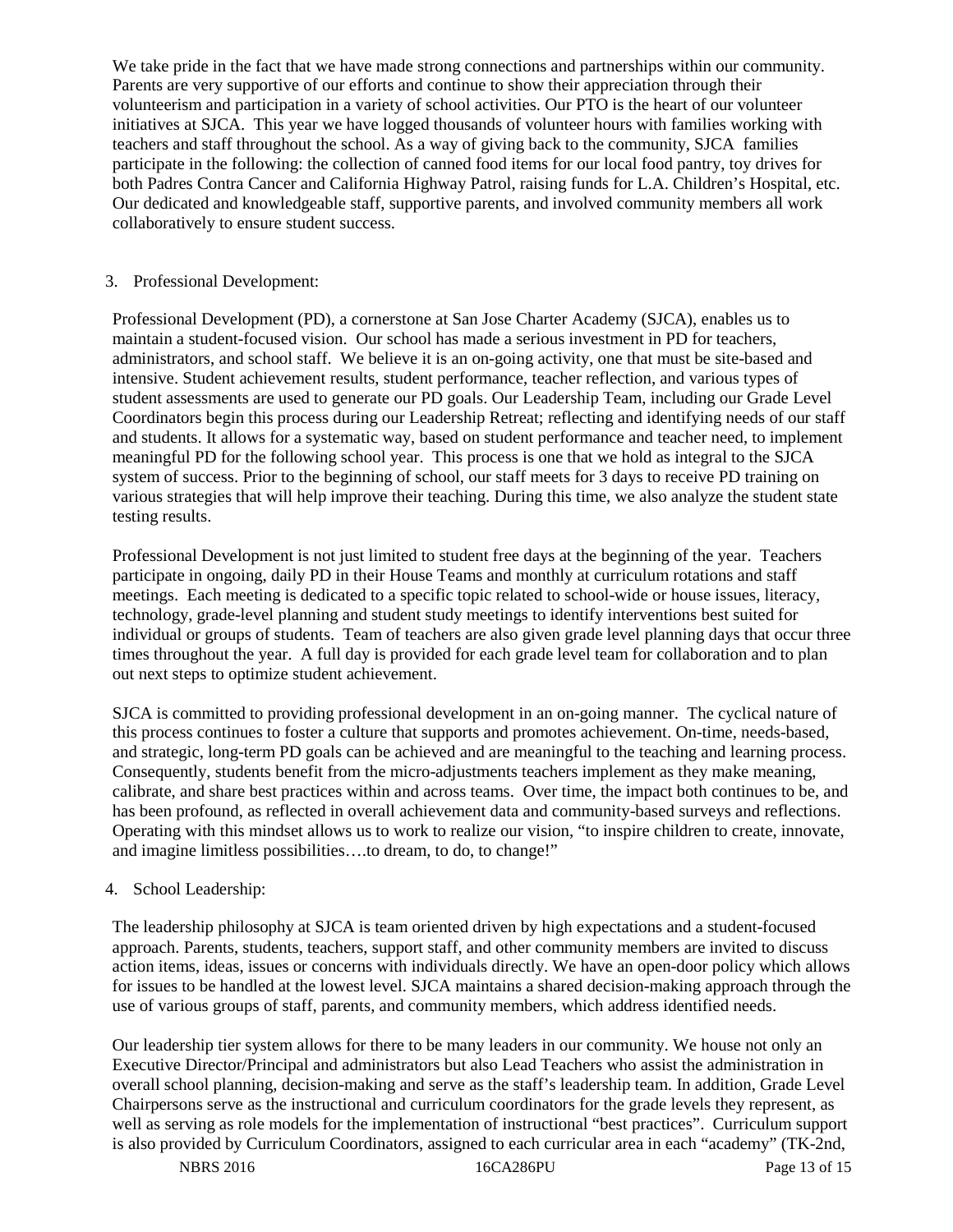3rd-5th, 6th-8th). The variety of leadership roles is the cornerstone to building site-based capacity. This is evident through the work done at our end-of-the-year Leadership Retreat. This event captures the "thinking" of all school leaders as we set and update instructional policy, plan out the upcoming year, and engage ourselves in leadership professional development.

At SJCA, students are provided with leadership opportunities. The school has an Associated Student Body (ASB) advisor who assists in coordinating activities during school to build our student culture. Our school counselor not only to provide mentoring to students but serves as an advisor to our Kiwanis' "Builders Club," a leadership group who brings our school and community together through service. Both of these student-led organizations have students officers, who in turn, lead decisions within the context of their focus.

Parents also play an important role in the leadership of the school by serving in various roles. SJCA's Board of Directors is comprised of five members, three of which are parents. Parent serve on our School Site Council, as well as our Parent and Teacher Organization (PTO) Board.